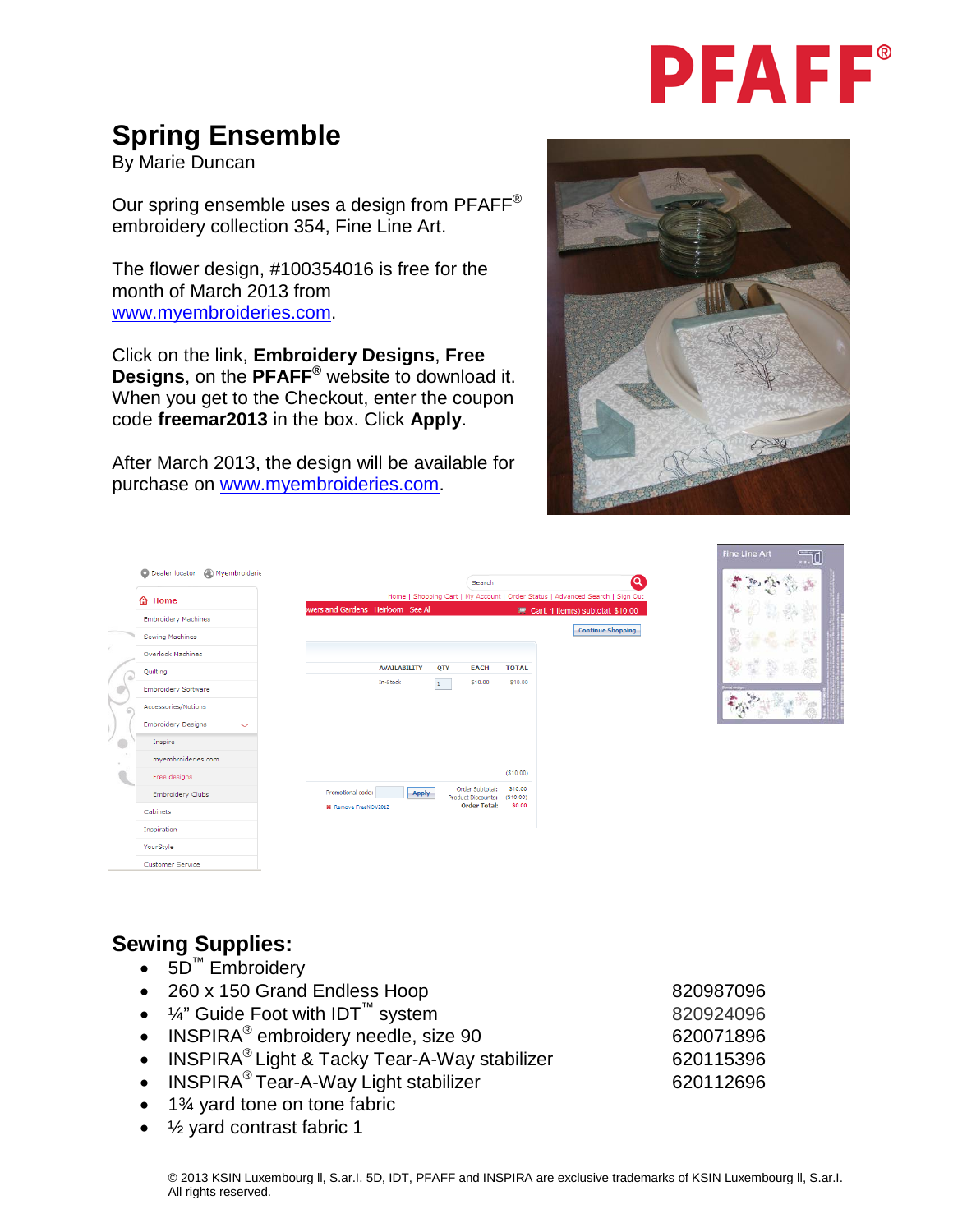

- ½ yard contrast fabric 2
- 1 yard backing fabric
- $\bullet$   $\frac{1}{2}$  yard binding fabric
- 1 yard Pellon fleece
- Robison-Anton 40 wt. rayon embroidery thread
- Sewing thread
- Bobbin thread
- Air soluble fabric marking pen

#### **Cut:**

Cutting instructions are for **four** placemats and **four** silverware pockets.

From tone on tone fabric:

- Two strips 10" long x width of fabric for endless embroidery
- Four rectangles 10" wide x 12" long for pocket embroidery
- Four strips 1½"long x width of fabric
- Twenty-eight strips  $1\frac{1}{2}$ " long x  $3\frac{1}{2}$ " wide
- Forty-eight 1<sup>%</sup> squares

From contrast fabric 1:

- Twenty-four 1½" squares
- Twenty-four 1<sup>7/8"</sup> squares
- Four 6" long x 13" wide rectangles

From contrast fabric 2:

- Twenty-four 1½" squares
- Twenty-four 1<sup>7/8"</sup> squares
- Four 6" long x 13" wide rectangles

From backing fabric:

• Four rectangles 13" long x 17" wide for placemat

From binding fabric:

• Six strips 2<sup>3</sup>%<sup>"</sup> wide x width of fabric for binding

From Pellon fleece:

• Four rectangles 13" x 17" for placemat

#### **Prepare the Design:**

- 1. Open design **100354016** in 5D™ Embroidery.
- 2. With the design highlighted, click **Resize**



 $11/2$ " x 3 1/2"

 $17/8$ 

 $17/8$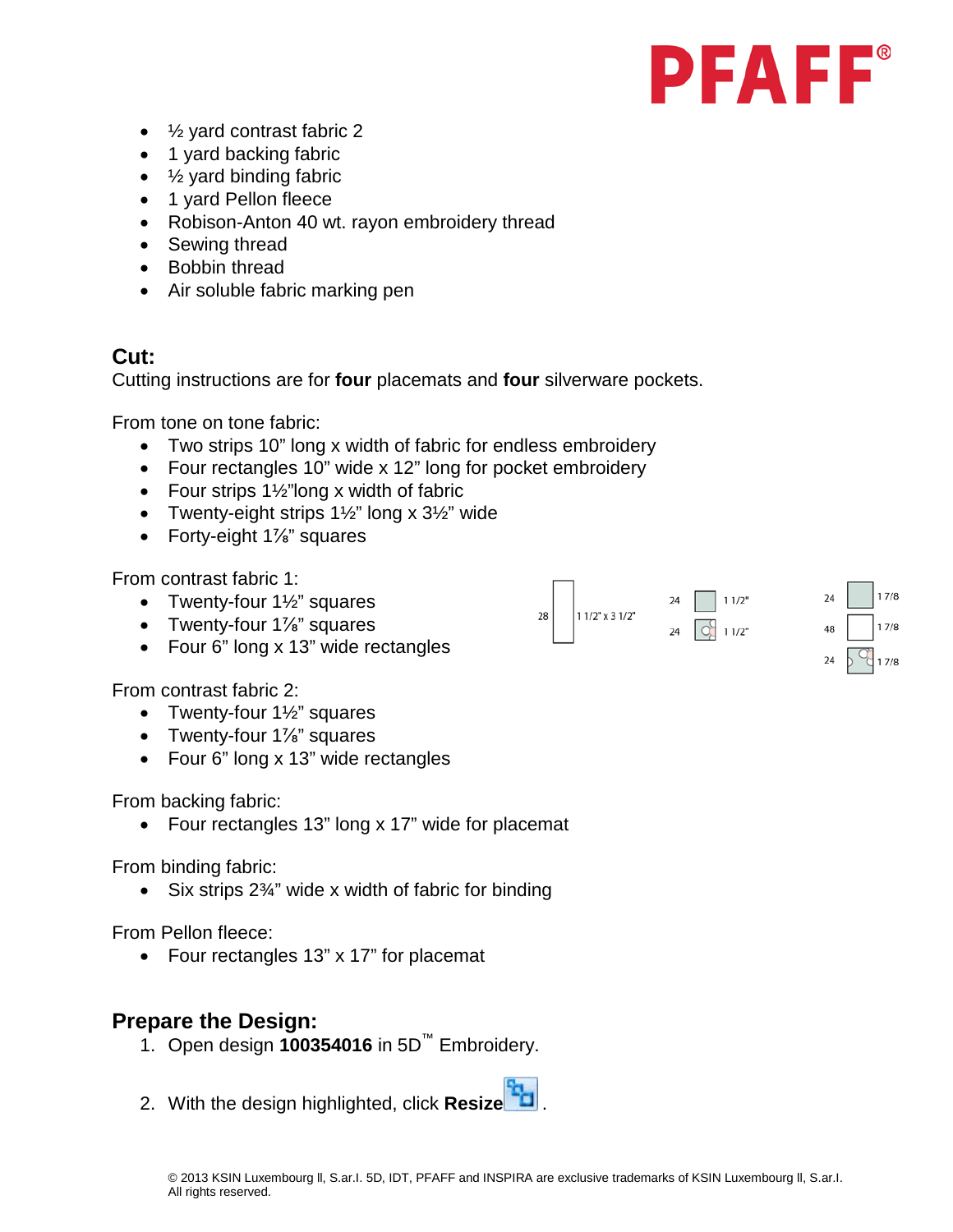

 $id$  Size  $10$  mm  $2$ 

- 3. Drag the corners in and resize the design to approximately **117mm x 80mm**.
- 4. Click **Save as** and save the design as **Resized flower.vp3**.
- 5. Click on **New** .
- 6. Open design **100354016** again.
- 7. Click on **Preferences** .
- 8. With the design highlighted, click on **Resize**
- 9. Be sure your grid size is set to **10mm** as shown.
- 10.Drag the lower right hand corner up and to the center to create a flower ¼ the size of the original.
- 11.Click Center in Hoop.
- 12.Click **Encore**.
- 13.Select **3** repeats, and under Line Options, choose **line 1**.
- 14.Click **OK**.
- 15.Right click to release encore.
- 16.Click Rotate 90°.
- 17. Click on Hoop
- 18.Select the 260 x 150 Grand Endless Hoop.
- 19.Click on Endless Embroidery. Under Options, choose **Up**. Under End Marker, choose **Corner**. Under Marker Positions, choose **Both**. Leave checkmarks under **Repeat Embroidery**, **ColorSort** and **Remove Overlap**.
- Down<br>Left<br>Right kmp<br>Tie Off<br>Line Left / Botto<br>Right / Top --<br>150mm x 260mm  $R = 202.0$  mm

Circl

Sha

Shan

**Vilage Embroyler** 

**Hoop Options** 

Standard

ColorSort

**Group Simile** Cancel

- 20.Click **OK** to close Endless Embroidery.
- 21.Click **Save as** and save the design as **Endless flower.vp3**.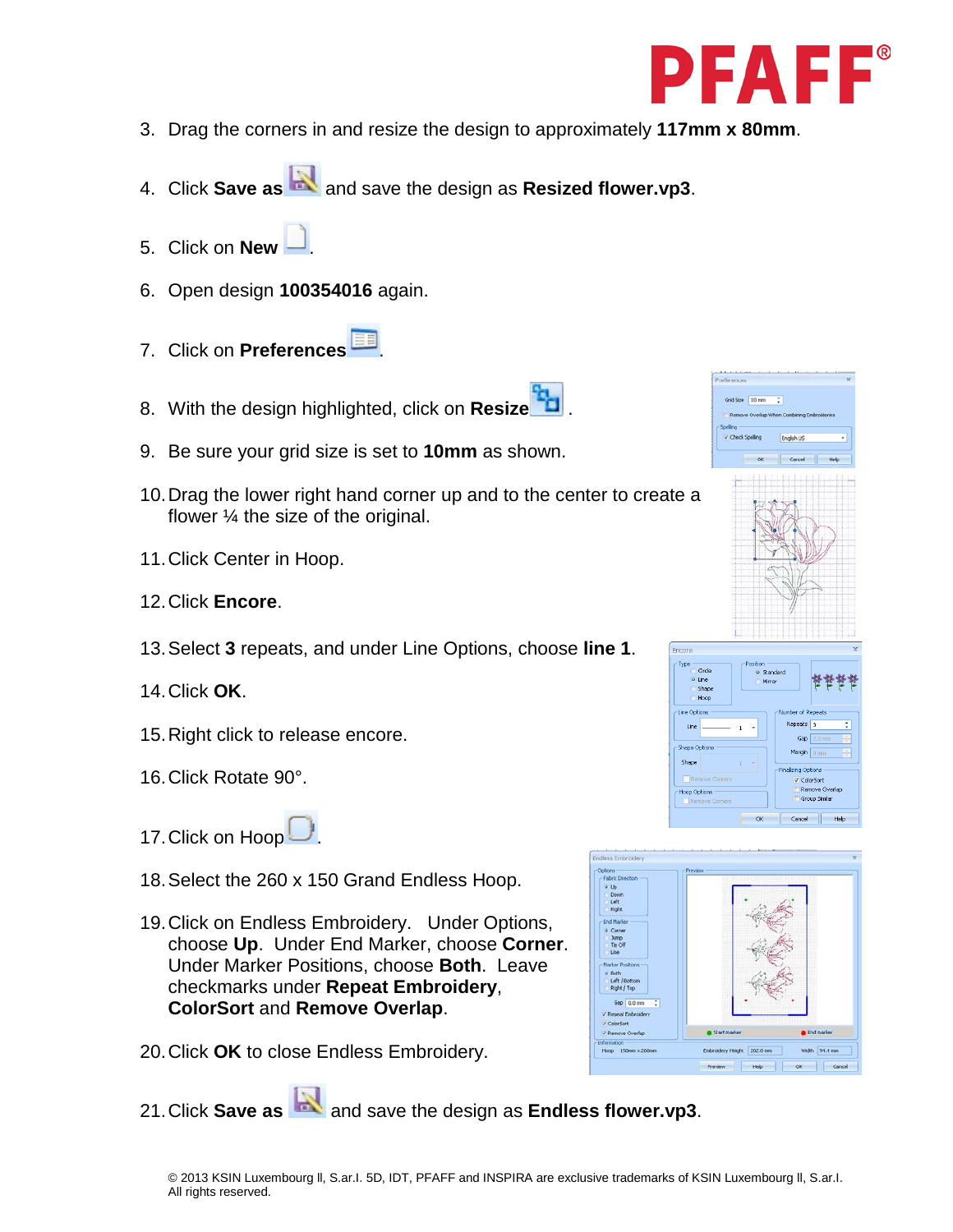

22.Send both designs to your embroidery machine.

#### **Embroider:**

- 1. Insert a size 90 embroidery needle.
- 2. Thread with 40 wt. Robison-Anton Rayon thread on top and bobbin thread in the bobbin.
- 3. Load **Endless flower.vp3** into embroidery edit.
- 4. Place Light & Tacky Tear-A-Way stabilizer on the wrong side of each of the 10" x width of fabric strips.
- 5. Cut two strips of Tear-A-Way Light 44" long.
- 6. Slide your Grand Endless Hoop onto your machine.
- 7. Layer one piece of Tear-A-Way Light stabilizer behind the fabric prepared with Light & Tacky stabilizer; position in Grand Endless Hoop, aligning the right hand edge with the ledge of the hoop.
- 8. Embroider the first set of designs.
- 9. When the embroidery is complete, touch OK to the message and unclamp the hoop.
- 10.Slide the fabric away from you so you can lower the needle into the registration marks. Be sure the edge of the fabric is aligned with the ledge and clamp the hoop closed.
- 11.Embroider the next set of designs.
- 12.When this set is complete, you should be near the center fold of the fabric. As you advance the fabric this time, lower your needle into the fabric about 2" past the center fold instead of into the endless mark. This will give you some space between the sets of designs. This strip will be enough for two placemats, so the space is where you will cut the two sets apart.
- 13.Embroider the next two sets of designs.
- 14.Repeat steps 6 through 12 for the other 10" x width of fabric strip.
- 15.Load **Resized flower.vp3** into embroidery edit.
- 16.Embroider the design on each of the four 10" x 12" rectangles.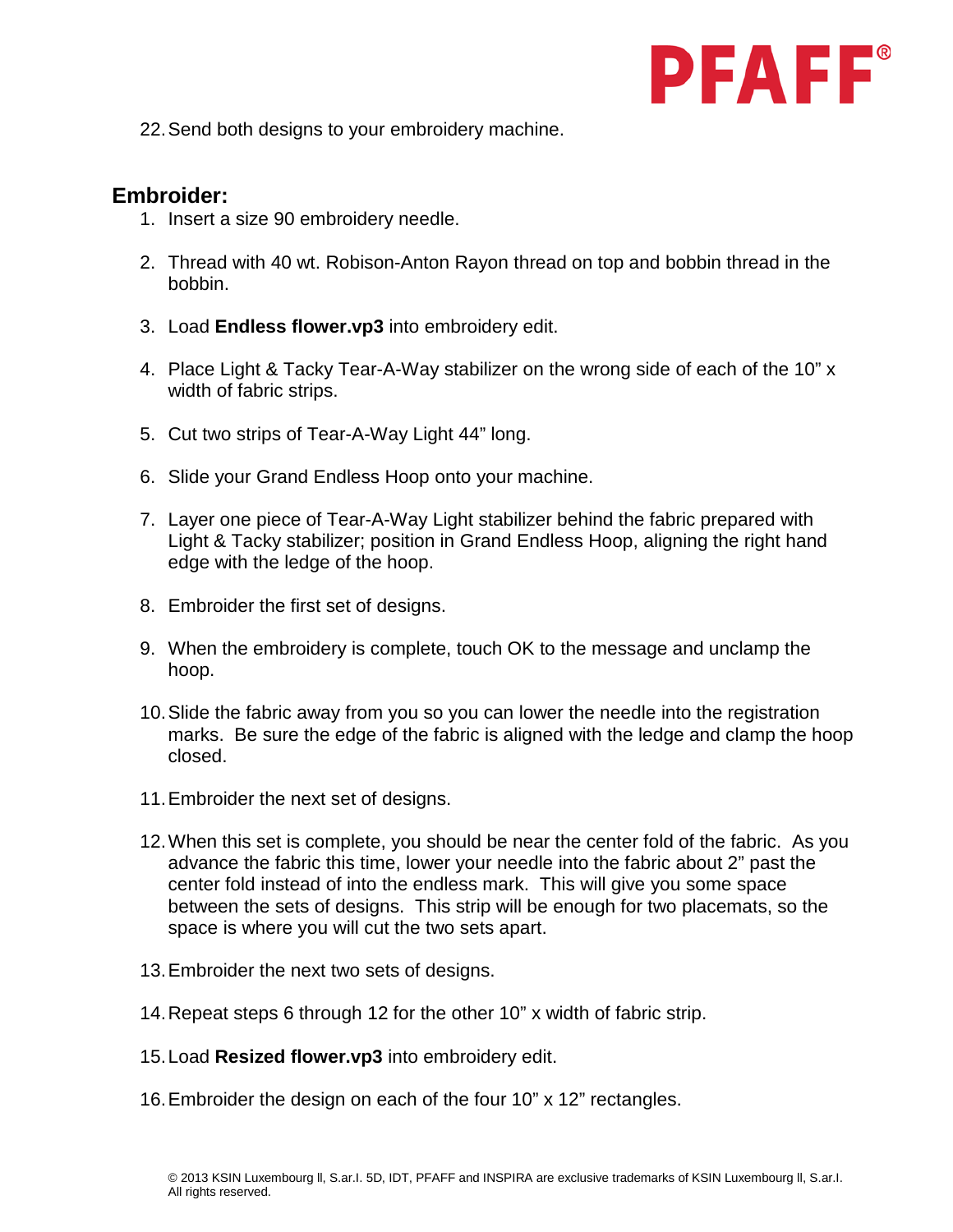

6. Don't cut them apart yet. Start at the other end, and stitch on the opposite side of the line as shown.

3. With the white square up, mark a line from corner to corner.

4. Snap on your  $\frac{1}{4}$ " Right Guide Foot with IDT<sup>™</sup> system.

2. Place one white 1⅞" square right sides together with one print square of the same

- 7. Cut the squares apart, and cut down the center, on the marked line.
- 8. Press the seams open. This creates the half square triangles.
- 9. Follow the diagram to create the patchwork strips. Press after each step.

**Make the Patchwork Strip:**

size.

1. Thread with sewing thread top and bobbin.

Note: You will make four of these units; one for each placemat.



#### **Make the Placemats:**

- 1. Cut the embroidered strips in half, so there are six flower repeats on each strip.
- 2. Trim the embroidered strips ½ from the edge of the embroidery so the strips are 4¾" wide with the embroidery centered. Don't trim anything from the ends yet.
- 3. The placemat will be constructed using a quilt as you go method. Place the patchwork strip on the Pellon fleece as shown, so the corners reach the edge of the fleece.

# PFAFF®

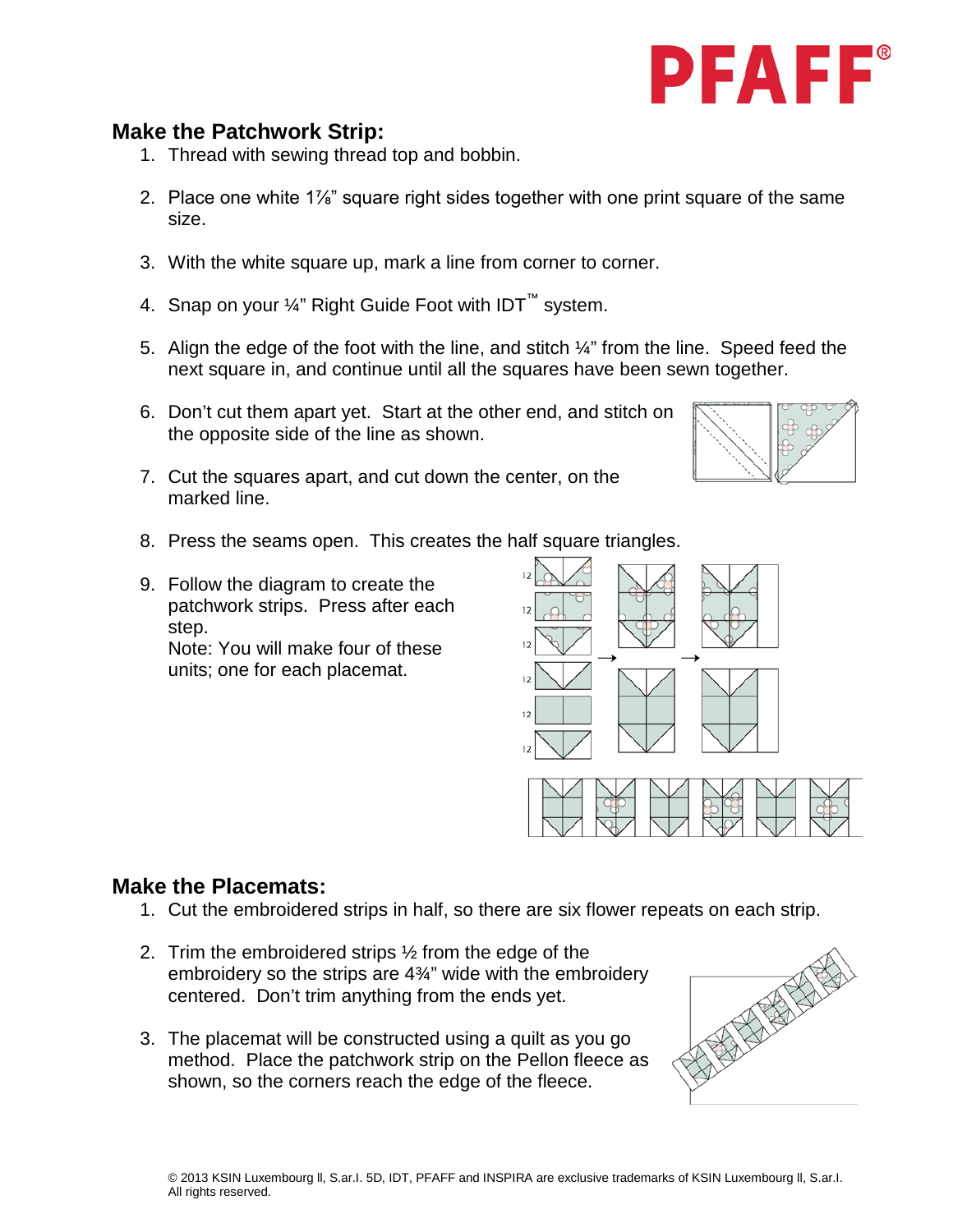

- 4. Place the white on white 1½" x width of fabric strip right sides together on top of the flower strip.
- 5. Stitch in place.
- 6. Flip over and trim the ends.
- 7. Place the remainder of the strip on the other side of the flower strip and stitch in place.
- 8. Cut the embroidered strip in half, you should have 6 flowers on each strip.
- 9. Place the embroidered strip on top of the lower white strip. The flowers should be upside down at this point. After they are flipped, they will be right side up. Sew the flowers in place.
- 10.Place one of the 6" x 13" rectangles right sides together on the placemat, over the embroidered flower strip and stitch in place to fill in the corner.
- 11.Repeat with the other rectangle along the white strip on the opposite corner.
- 12.Press.
- 13.Layer the placemat with the backing fabric.
- 14.Stitch ¼" from the seams as shown.
- 15.Stitch around the flower (not the individual flower seams, but the complete flower)  $\frac{1}{4}$ " from the edge.
- 16.Bind the placemat.





#### **Make the Pockets:**

- 1. Cut the pocket embroideries down to 6½" x 8¼" with the embroidery 1½" from the bottom as shown.
- 2. Place the embroidered pocket front right sides together with the 6  $\frac{1}{2}$ " x 8  $\frac{1}{4}$ " pocket back piece.
- 3. Stitch the sides and bottom.
- 4. Fold the 6½"x 16"pocket lining piece in half, right sides together and stitch the side seams leaving a 3" opening in